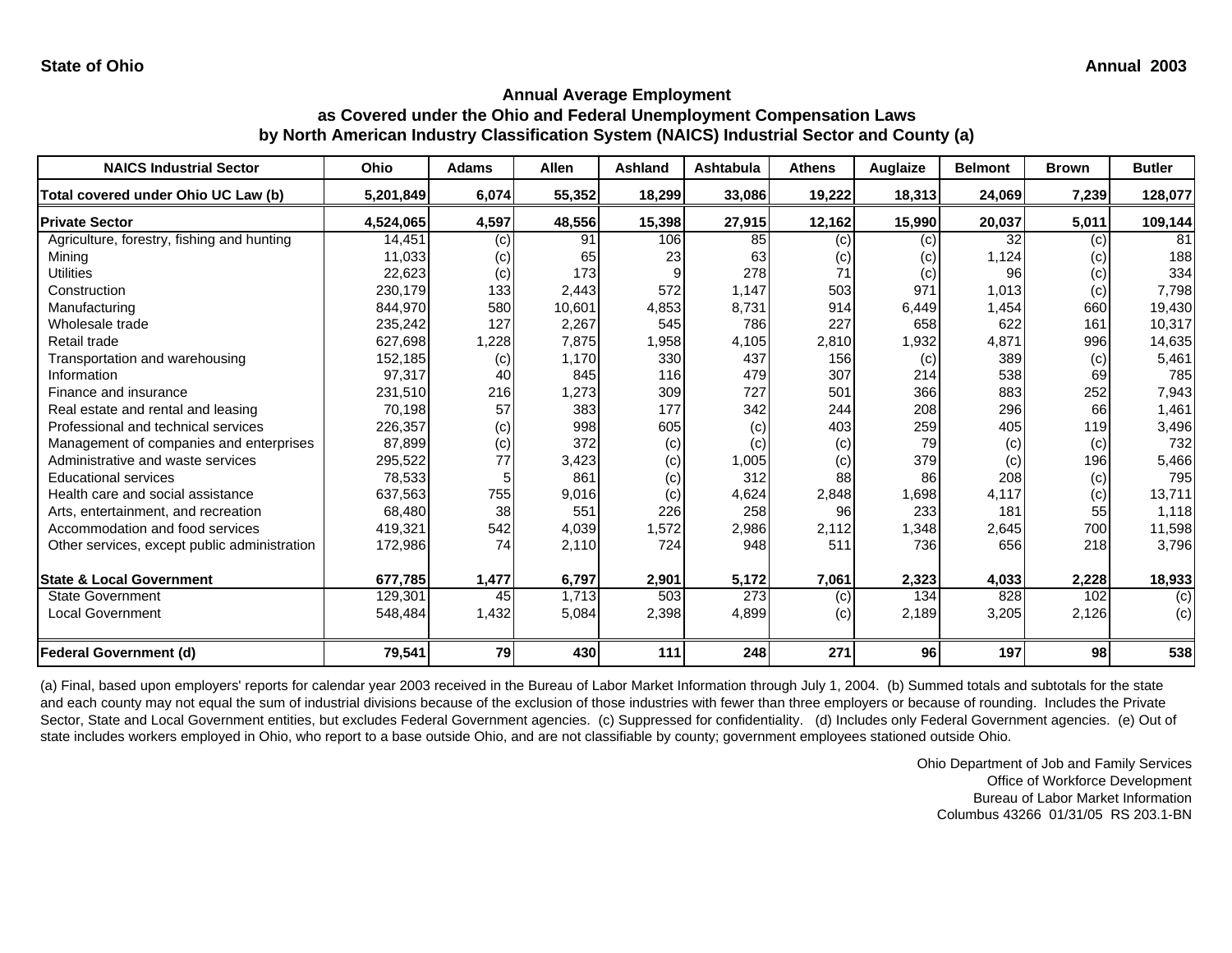| <b>NAICS Industrial Sector</b>               | Carroll | Champaign | <b>Clark</b> | <b>Clermont</b> | <b>Clinton</b> | Columbiana | Coshocton | Crawford | Cuyahoga | <b>Darke</b> |
|----------------------------------------------|---------|-----------|--------------|-----------------|----------------|------------|-----------|----------|----------|--------------|
| Total covered under Ohio UC Law (b)          | 5,638   | 10,878    | 51,028       | 50,127          | 23,648         | 32,638     | 12,519    | 15,505   | 746,071  | 19,129       |
| <b>Private Sector</b>                        | 4,670   | 8,866     | 43,605       | 43,228          | 20,629         | 27,696     | 10,839    | 13,301   | 660,061  | 16,885       |
| Agriculture, forestry, fishing and hunting   | 17      | (c)       | 589          | (c)             | (c)            | 135        | 118       | (c)      | 501      | (c)          |
| Mining                                       | 14      | (c)       | 37           | (c)             | (c)            | 180        | 121       | (c)      | 245      | (c)          |
| <b>Utilities</b>                             | (c)     | (c)       | (c)          | 600             | (c)            | 51         | 415       | (c)      | 1,627    | (c)          |
| Construction                                 | 292     | 347       | 1.868        | 3,587           | 344            | 1,217      | 353       | 650      | 25,610   | 1,162        |
| Manufacturing                                | 1,315   | 3,502     | 8,324        | 6,274           | 4,400          | 7,149      | 3,690     | 4,983    | 91,662   | 4,585        |
| Wholesale trade                              | (c)     | 272       | (c)          | 2,315           | 572            | 1,101      | 182       | 610      | 40,555   | 851          |
| Retail trade                                 | 735     | 1,205     | 6.714        | 8,795           | 1,995          | 4,458      | 1,241     | 1.408    | 77,021   | 2,169        |
| Transportation and warehousing               | 178     | (c)       | 2,141        | 626             | (c)            | ,285       | 394       | (c)      | 22,098   | (c)          |
| Information                                  | 95      | 110       | 277          | 1,082           | 357            | 290        | 77        | 87       | 17,477   | 144          |
| Finance and insurance                        | 123     | 279       | 968          | 3.110           | 712            | 905        | 236       | 662      | 54.912   | 623          |
| Real estate and rental and leasing           | 45      | 160       | 561          | 583             | 241            | 241        | 65        | 73       | 13,794   | 222          |
| Professional and technical services          | (c)     | (c)       | (c)          | 1,874           | 199            | 549        | 403       | 431      | 44,302   | (c)          |
| Management of companies and enterprises      | (c)     | (c)       | (c)          | 174             | 143            | 92         | 20        | (c)      | 14,063   | (c)          |
| Administrative and waste services            | 151     | 197       | 2,227        | 1,907           | 920            | 1,256      | 482       | (c)      | 45,013   | 1,316        |
| <b>Educational services</b>                  | (c)     | (c)       | 725          | 444             | (c)            | 81         | (c)       | (c)      | 18,030   | (c)          |
| Health care and social assistance            | (c)     | (c)       | 8,207        | 4,415           | (c)            | 4,661      | (c)       | (c)      | 105,866  | (c)          |
| Arts, entertainment, and recreation          | 130     | 150       | 507          | 658             | 84             | 268        | 267       | 86       | 10,511   | 178          |
| Accommodation and food services              | 552     | 757       | 4,690        | 4,795           | 1,219          | 2,558      | 651       | 1,181    | 52,653   | 1,081        |
| Other services, except public administration | 209     | 385       | 2,093        | 1,948           | 387            | 1,218      | 364       | 432      | 24,121   | 590          |
| <b>State &amp; Local Government</b>          | 969     | 2,012     | 7,423        | 6,899           | 3,019          | 4,942      | 1,680     | 2,204    | 86,010   | 2,244        |
| <b>State Government</b>                      | 29      | 58        | 414          | 555             | 126            | 311        | 47        | 101      | 5,037    | 51           |
| <b>Local Government</b>                      | 940     | 1,954     | 7,009        | 6,344           | 2,893          | 4,631      | 1,633     | 2,103    | 80,973   | 2,193        |
| Federal Government (d)                       | 55      | 80        | 618          | 319             | 162            | 589        | 103       | 81       | 16,496   | 123          |

(a) Final, based upon employers' reports for calendar year 2003 received in the Bureau of Labor Market Information through July 1, 2004. (b) Summed totals and subtotals for the state and each county may not equal the sum of industrial divisions because of the exclusion of those industries with fewer than three employers or because of rounding. Includes the Private Sector, State and Local Government entities, but excludes Federal Government agencies. (c) Suppressed for confidentiality. (d) Includes only Federal Government agencies. (e) Out of state includes workers employed in Ohio, who report to a base outside Ohio, and are not classifiable by county; government employees stationed outside Ohio.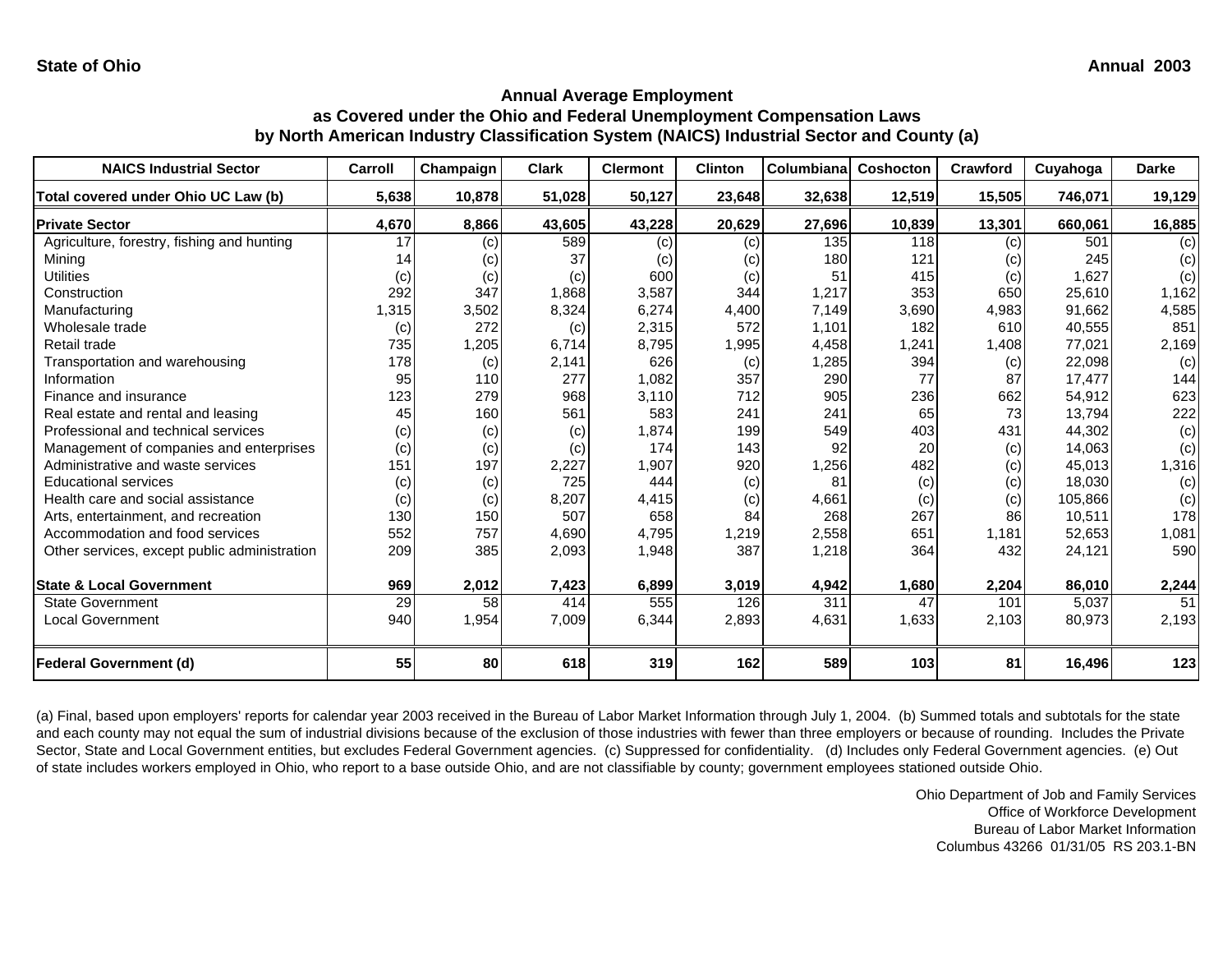| <b>NAICS Industrial Sector</b>               | <b>Defiance</b> | <b>Delaware</b> | Erie   | <b>Fairfield</b> | <b>Fayette</b> | <b>Franklin</b> | <b>Fulton</b> | Gallia | Geauga | Greene         |
|----------------------------------------------|-----------------|-----------------|--------|------------------|----------------|-----------------|---------------|--------|--------|----------------|
| Total covered under Ohio UC Law (b)          | 17,029          | 48,951          | 39,000 | 35,413           | 11,025         | 672,946         | 20,551        | 12,172 | 32,589 | 50,399         |
| <b>Private Sector</b>                        | 15,034          | 43,524          | 33,435 | 27,955           | 9,468          | 575,427         | 18,239        | 10,292 | 28,762 | 41,418         |
| Agriculture, forestry, fishing and hunting   | (c)             | 107             | 238    | (c)              | (c)            | 339             | (c)           | (c)    | (c)    | (c)            |
| Mining                                       | (c)             | 88              | 192    | (c)              | (c)            | 297             | (c)           | (c)    | (c)    | (c)            |
| <b>Utilities</b>                             | (c)             | (c)             | (c)    | 180              | (c)            | 2,307           | (c)           | 824    | (c)    | (c)            |
| Construction                                 | 566             | 2,817           | 1,374  | 2,228            | 282            | 29,013          | 1,017         | (c)    | 2,129  | 1,797          |
| Manufacturing                                | 5,442           | 5,018           | 8,090  | 5,260            | 2,693          | 47,101          | 8,939         | 953    | 9,009  | 4,083          |
| Wholesale trade                              | 671             | 1.718           | 1.668  | 656              | (c)            | 30,813          | 846           | 251    | 1.688  | 1,198          |
| Retail trade                                 | 2,551           | 8,348           | 4,589  | 5,159            | 1,987          | 83,266          | 1,767         | 1,818  | 3,314  | 8,892          |
| Transportation and warehousing               | (c)             | (c)             | (c)    | 420              | 809            | 28,065          | (c)           | 230    | (c)    | (c)            |
| Information                                  | 275             | 284             | 562    | 356              | 55             | 19,070          | 128           | 156    | 180    | 898            |
| Finance and insurance                        | 606             | 4,894           | 679    | 900              | 332            | 48,726          | 438           | 373    | 623    | 1,858          |
| Real estate and rental and leasing           | 74              | 454             | 342    | 472              | 153            | 12,890          | 171           | 75     | 267    | 438            |
| Professional and technical services          | 245             | 4,143           | 665    | 1,031            | 118            | 40,776          | (c)           | (c)    | (c)    | 5,385          |
| Management of companies and enterprises      | 132             | (c)             | 29     | 107              | (c)            | 14,737          | (c)           | (c)    | (c)    | 156            |
| Administrative and waste services            | 333             | (c)             | 1,105  | 2,293            | 159            | 51,378          | 436           | 441    | 1,836  | 1,942          |
| <b>Educational services</b>                  | (c)             | 845             | 253    | 333              | (c)            | 8,365           | (c)           | (c)    | 594    | 1,704          |
| Health care and social assistance            | (c)             | 3,033           | 4,293  | 2,966            | (c)            | 69,968          | (c)           | (c)    | 2,993  | 4,871          |
| Arts, entertainment, and recreation          | 134             | 1,827           | 2,665  | 366              | 62             | 8,049           | 377           | 32     | 652    | 711            |
| Accommodation and food services              | 1,114           | 5,241           | 4,722  | 3,888            | 1,003          | 56,418          | 1,103         | 948    | 2,435  | 5,417          |
| Other services, except public administration | 554             | 1,423           | 1,127  | 1,237            | 232            | 23,849          | 362           | 333    | 1,035  | 1,041          |
| <b>State &amp; Local Government</b>          | 1,995           | 5,427           | 5,565  | 7,458            | 1,557          | 97,519          | 2,313         | 1,880  | 3,827  | 8,981          |
| <b>State Government</b>                      | 115             | 887             | 1,082  | 807              | 55             | 46,369          | 153           | (c)    | 199    | $\overline{c}$ |
| <b>Local Government</b>                      | 1,880           | 4,540           | 4,483  | 6,651            | 1,502          | 51,150          | 2,160         | (c)    | 3,628  | (c)            |
| Federal Government (d)                       | 117             | 240             | 197    | 265              | 61             | 12,115          | 104           | 100    | 133    | 11,465         |

(a) Final, based upon employers' reports for calendar year 2003 received in the Bureau of Labor Market Information through July 1, 2004. (b) Summed totals and subtotals for the state and each county may not equal the sum of industrial divisions because of the exclusion of those industries with fewer than three employers or because of rounding. Includes the Private Sector, State and Local Government entities, but excludes Federal Government agencies. (c) Suppressed for confidentiality. (d) Includes only Federal Government agencies. (e) Out of state includes workers employed in Ohio, who report to a base outside Ohio, and are not classifiable by county; government employees stationed outside Ohio.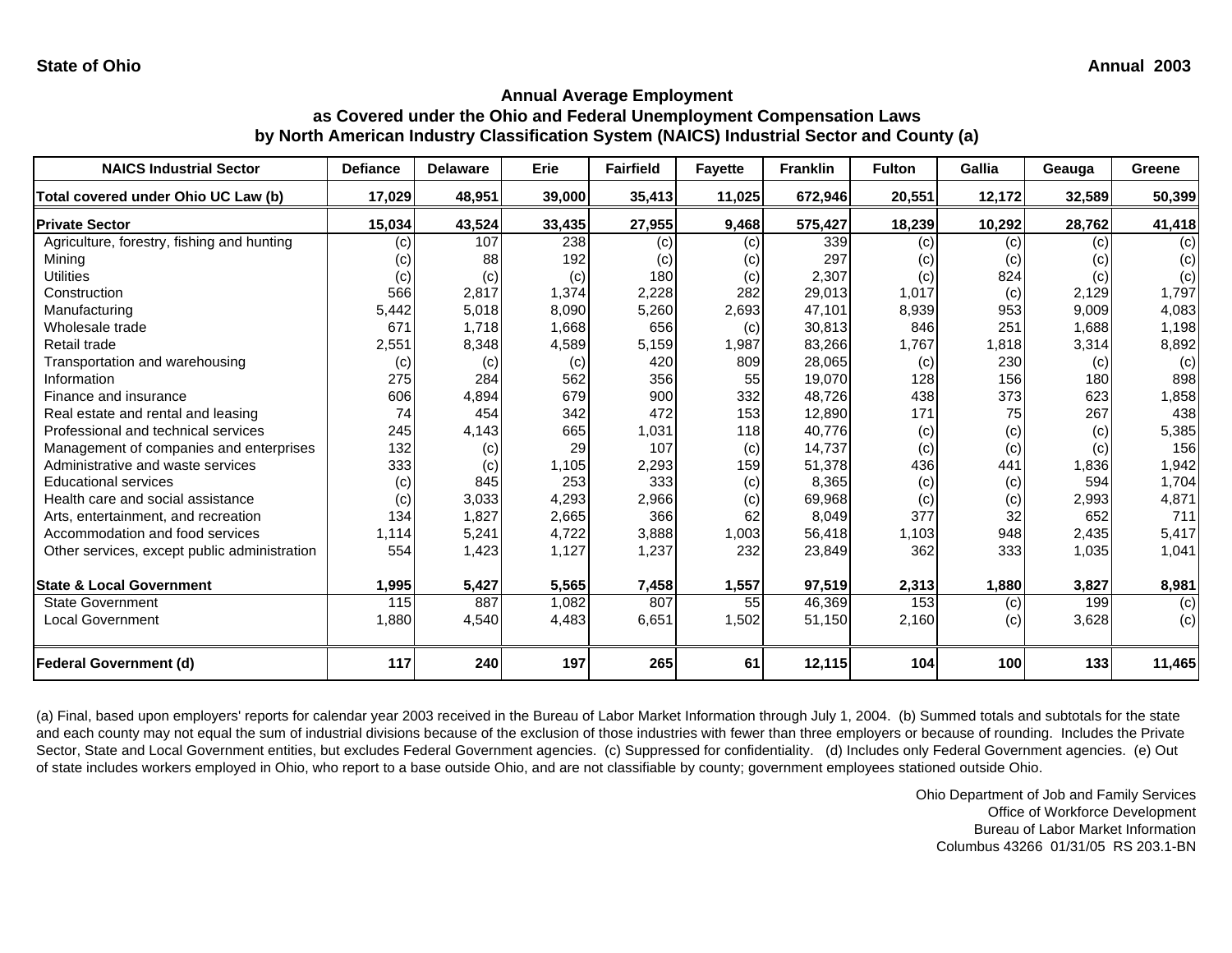| <b>NAICS Industrial Sector</b>               | <b>Guernsey</b> | <b>Hamilton</b> | <b>Hancock</b> | <b>Hardin</b>   | <b>Harrison</b> | Henry  | Highland | <b>Hocking</b> | <b>Holmes</b>   | Huron  |
|----------------------------------------------|-----------------|-----------------|----------------|-----------------|-----------------|--------|----------|----------------|-----------------|--------|
| Total covered under Ohio UC Law (b)          | 15,068          | 536,484         | 40,011         | 8,362           | 3,685           | 12,033 | 11,564   | 6,774          | 16,243          | 24,535 |
| <b>Private Sector</b>                        | 12,503          | 488,345         | 36,699         | 6,668           | 2,827           | 9,942  | 8,960    | 5,162          | 14,673          | 21,696 |
| Agriculture, forestry, fishing and hunting   | 25              | 215             | (c)            | 21              | 41              | (c)    | (c)      | (c)            | 179             | 630    |
| Mining                                       | 121             | 104             | (c)            | (c)             | 307             | (c)    | (c)      | (c)            | 136             | (c)    |
| <b>Utilities</b>                             | 45              | 2,872           | 116            | 51              | (c)             | (c)    | 76       | (c)            | 43              | (c)    |
| Construction                                 | 570             | 24,737          | (c)            | 183             | 134             | 569    | 326      | 332            | 1,278           | 1,511  |
| Manufacturing                                | 3,018           | 66,511          | 11,081         | 2,211           | 612             | 3,731  | 2,899    | 1,308          | 5,725           | 8,493  |
| Wholesale trade                              | 361             | 28.016          | 1.217          | 213             | 131             | (c)    | 233      | 139            | 729             | (c)    |
| Retail trade                                 | 2,036           | 56,183          | 5,605          | 909             | 297             | 1,187  | 1,783    | 986            | 1,934           | 2,417  |
| Transportation and warehousing               | 347             | 12.647          | 1,572          | 87              | (c)             | 633    | 158      | (c)            | 428             | 856    |
| Information                                  | 181             | 11,530          | 480            | 93              | 23              | 105    | 363      | 51             | 91              | 359    |
| Finance and insurance                        | 286             | 25,700          | 852            | 187             | 49              | (c)    | 410      | 180            | 356             | 412    |
| Real estate and rental and leasing           | 254             | 9,118           | 388            | 48              | 71              | (c)    | 110      | 89             | 33              | 147    |
| Professional and technical services          | 254             | 36,904          | 687            | 121             | 59              | 135    | 147      | 86             | (c)             | 502    |
| Management of companies and enterprises      | 100             | 26,040          | 433            | (c)             | (c)             | (c)    | (c)      | (c)            | (c)             | 64     |
| Administrative and waste services            | 653             | 39,263          | 1,831          | (c)             | (c)             | 236    | 157      | 153            | 614             | 485    |
| <b>Educational services</b>                  | 47              | 9,604           | 868            | (c)             | (c)             | 48     | (c)      | (c)            | (c)             | (c)    |
| Health care and social assistance            | 2,244           | 72,210          | 3,756          | (c)             | (c)             | 1,116  | 961      | (c)            | (c)             | (c)    |
| Arts, entertainment, and recreation          | 74              | 7,936           | 310            | 101             | 63              | 18     | 12       | 93             | 90              | 135    |
| Accommodation and food services              | 1,517           | 39,874          | 3,501          | 764             | 204             | 553    | 891      | 726            | 1,204           | 1,866  |
| Other services, except public administration | 372             | 18,881          | 1,188          | 267             | 61              | 310    | 283      | 224            | 226             | 751    |
| <b>State &amp; Local Government</b>          | 2,565           | 48,140          | 3,313          | 1,693           | 858             | 2,090  | 2,605    | 1,613          | 1,570           | 2,839  |
| <b>State Government</b>                      | 822             | (c)             | 195            | $\overline{36}$ | 29              | 46     | 122      | 357            | $\overline{37}$ | 93     |
| <b>Local Government</b>                      | 1,743           | (c)             | 3,118          | 1,657           | 829             | 2,044  | 2,483    | 1,256          | 1,533           | 2,746  |
| <b>Federal Government (d)</b>                | 116             | 10,078          | 172            | 87              | 68              | 81     | 121      | 52             | 78              | 146    |

(a) Final, based upon employers' reports for calendar year 2003 received in the Bureau of Labor Market Information through July 1, 2004. (b) Summed totals and subtotals for the state and each county may not equal the sum of industrial divisions because of the exclusion of those industries with fewer than three employers or because of rounding. Includes the Private Sector, State and Local Government entities, but excludes Federal Government agencies. (c) Suppressed for confidentiality. (d) Includes only Federal Government agencies. (e) Out of state includes workers employed in Ohio, who report to a base outside Ohio, and are not classifiable by county; government employees stationed outside Ohio.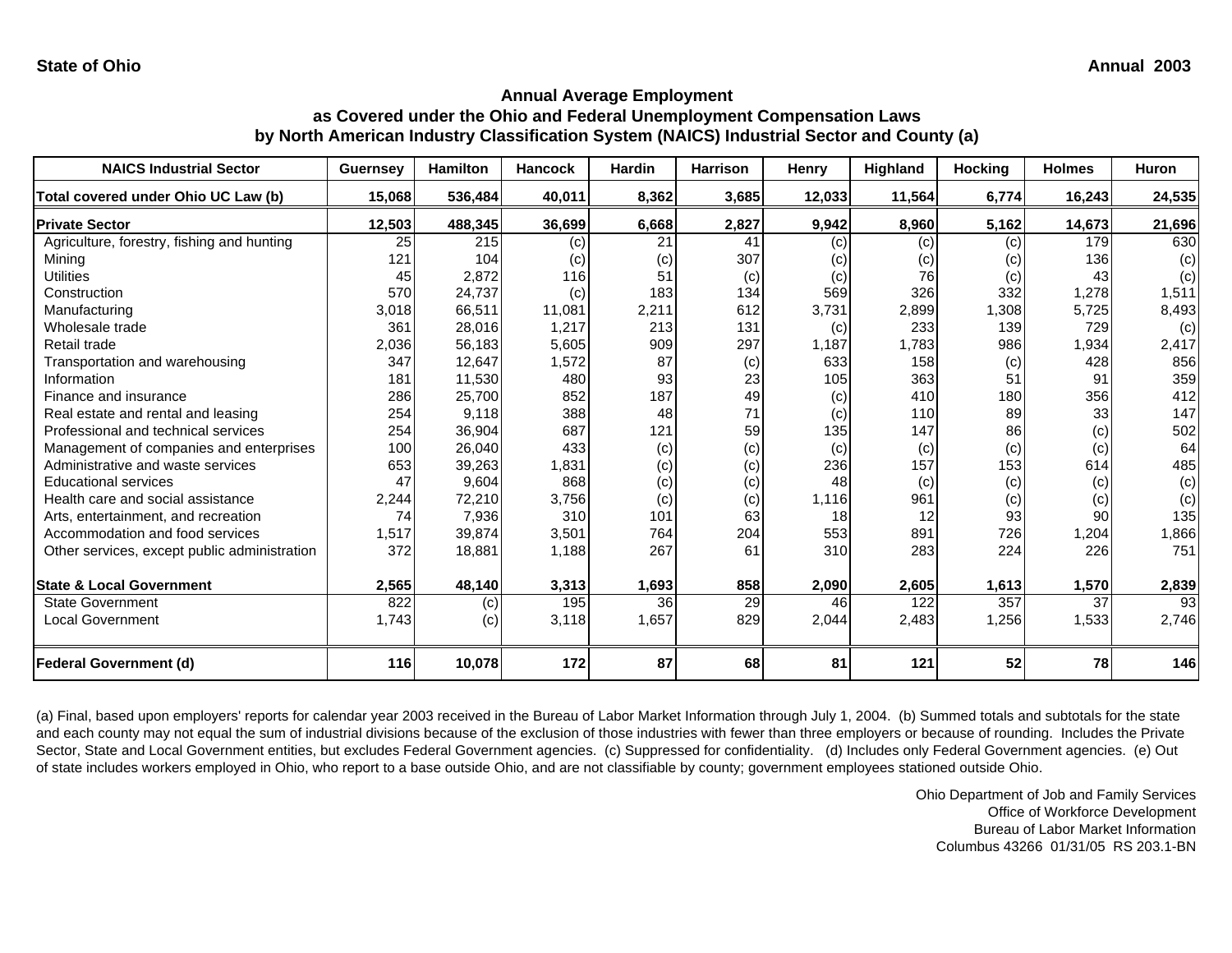| <b>NAICS Industrial Sector</b>               | Jackson | Jefferson | Knox   | Lake   | Lawrence | Licking | Logan           | Lorain | Lucas   | <b>Madison</b> |
|----------------------------------------------|---------|-----------|--------|--------|----------|---------|-----------------|--------|---------|----------------|
| Total covered under Ohio UC Law (b)          | 11,073  | 25,465    | 17,821 | 96,969 | 11,705   | 50,762  | 20,098          | 99,266 | 223,063 | 13,403         |
| <b>Private Sector</b>                        | 9,523   | 21,729    | 14,991 | 84,895 | 8,585    | 43,647  | 17,736          | 84,849 | 195,595 | 10,483         |
| Agriculture, forestry, fishing and hunting   | 90      | (c)       | 90     | 1,070  | (c)      | 825     | $\overline{54}$ | (c)    | 436     | (c)            |
| Mining                                       | 216     | (c)       | 119    | 222    | (c)      | 81      | (c)             | (c)    | 111     | (c)            |
| <b>Utilities</b>                             | (c)     | 867       | 48     | 786    | 103      | 156     | 36              | 407    | 841     | (c)            |
| Construction                                 | 390     | 1,602     | 812    | 4,921  | 658      | 2,911   | 685             | 5,635  | 10.353  | 504            |
| Manufacturing                                | 3,716   | 3,078     | 4,151  | 21,569 | 540      | 8,140   | 6,149           | 22,044 | 27,659  | 3,204          |
| Wholesale trade                              | (c)     | 659       | 405    | 3,989  | 152      | 1,852   | 421             | 2.603  | 9,220   | 456            |
| Retail trade                                 | 1,577   | 3,578     | 2,097  | 13,899 | 2,190    | 8,127   | 1,894           | 13,108 | 28,656  | 1,536          |
| Transportation and warehousing               | (c)     | 428       | 131    | 942    | 700      | 1,375   | 1,356           | 1,922  | 7,346   | (c)            |
| Information                                  | 116     | 678       | 251    | 933    | 89       | 609     | 113             | 1,395  | 3,687   | 60             |
| Finance and insurance                        | 322     | 492       | 400    | 2,007  | 301      | 2,247   | 339             | 2.104  | 6,280   | 193            |
| Real estate and rental and leasing           | 61      | 304       | 155    | 998    | 74       | 728     | 198             | 978    | 3,307   | 95             |
| Professional and technical services          | 168     | 498       | (c)    | 3,575  | 257      | 1,426   | 710             | 1,931  | 9,565   | (c)            |
| Management of companies and enterprises      | 78      | 10        | (c)    | 918    | 74       | 330     | (c)             | 393    | 2,325   | (c)            |
| Administrative and waste services            | 168     | 1,403     | 410    | 4,176  | 327      | 1,939   | 1,879           | 4,508  | 15,552  | 552            |
| <b>Educational services</b>                  | 32      | 616       | 1,157  | 1,164  | 45       | 1,043   | 53              | 2,028  | 3,726   | 61             |
| Health care and social assistance            | 1,018   | 4,340     | 2,202  | 10.063 | 1,579    | 4,982   | 1,681           | 12,253 | 34,843  | 1,776          |
| Arts, entertainment, and recreation          | 66      | 278       | 154    | 1,091  | 47       | 666     | 335             | 1,350  | 3,400   | 27             |
| Accommodation and food services              | 856     | 1,926     | 1,514  | 8,964  | 1,113    | 4,659   | 1,238           | 8,040  | 19,840  | 961            |
| Other services, except public administration | 254     | 914       | 593    | 3,609  | 317      | 1,552   | 563             | 3,412  | 8,450   | 193            |
| <b>State &amp; Local Government</b>          | 1,549   | 3,736     | 2,830  | 12,074 | 3,120    | 7,115   | 2,361           | 14,417 | 27,468  | 2,921          |
| <b>State Government</b>                      | 152     | 105       | (c)    | 153    | 359      | 828     | 96              | 1,226  | 7,896   | 1,326          |
| Local Government                             | 1,397   | 3,631     | (c)    | 11,921 | 2,761    | 6,287   | 2,265           | 13,191 | 19,572  | 1,595          |
| <b>Federal Government (d)</b>                | 80      | 254       | 117    | 465    | 145      | 514     | 153             | 1,195  | 2,105   | 86             |

(a) Final, based upon employers' reports for calendar year 2003 received in the Bureau of Labor Market Information through July 1, 2004. (b) Summed totals and subtotals for the state and each county may not equal the sum of industrial divisions because of the exclusion of those industries with fewer than three employers or because of rounding. Includes the Private Sector, State and Local Government entities, but excludes Federal Government agencies. (c) Suppressed for confidentiality. (d) Includes only Federal Government agencies. (e) Out of state includes workers employed in Ohio, who report to a base outside Ohio, and are not classifiable by county; government employees stationed outside Ohio.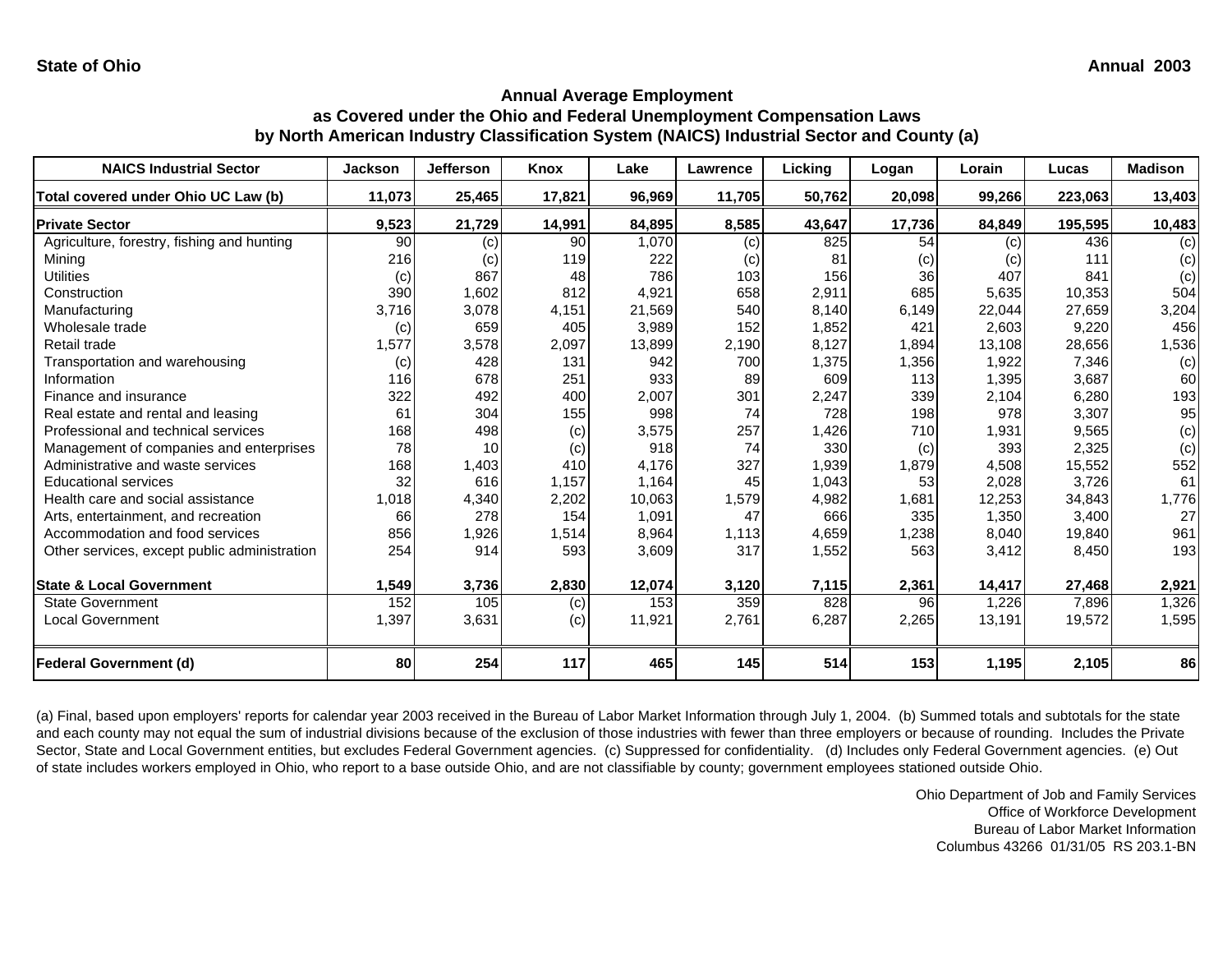| <b>NAICS Industrial Sector</b>               | Mahoning | <b>Marion</b> | <b>Medina</b> | <b>Meigs</b> | <b>Mercer</b> | <b>Miami</b> | <b>Monroe</b> | Montgomery       | Morgan | <b>Morrow</b> |
|----------------------------------------------|----------|---------------|---------------|--------------|---------------|--------------|---------------|------------------|--------|---------------|
| Total covered under Ohio UC Law (b)          | 103,542  | 27,258        | 55,802        | 3,717        | 15,877        | 41,267       | 4,526         | 281,160          | 3,096  | 6,123         |
| <b>Private Sector</b>                        | 90,189   | 21,457        | 48,981        | 2,643        | 13,212        | 36,422       | 3,637         | 251,425          | 2,384  | 4,494         |
| Agriculture, forestry, fishing and hunting   | 193      | (c)           | 221           | (c)          | (c)           | 116          | 16            | $\overline{242}$ | (c)    | 33            |
| Mining                                       | 240      | (c)           | 46            | (c)          | (c)           | 79           | 35            | 62               | (c)    | 19            |
| Utilities                                    | 502      | (c)           | (c)           | (c)          | (c)           | 123          | (c)           | 1,014            | (c)    | (c)           |
| Construction                                 | 5,707    | 975           | 3,684         | 319          | 965           | 1,835        | 190           | 10,673           | 293    | 326           |
| Manufacturing                                | 10,737   | 7,107         | 9,878         | (c)          | 4,111         | 11,196       | 1,757         | 44,718           | 454    | 1,331         |
| Wholesale trade                              | 4,307    | (c)           | 2,767         | 80           | (c)           | 1,875        | (c)           | 10,439           | 69     | (c)           |
| Retail trade                                 | 15,561   | 2,986         | 7,166         | 623          | 1,819         | 5,592        | 374           | 29,975           | 379    | 710           |
| Transportation and warehousing               | 2,615    | 604           | (c)           | (c)          | 862           | 806          | 111           | 9,116            | (c)    | 128           |
| Information                                  | 2,078    | 1,074         | 563           | (c)          | 168           | 441          | 32            | 9,938            | 34     | 47            |
| Finance and insurance                        | 3,196    | 490           | 1,127         | 159          | 606           | 907          | 442           | 10,569           | 103    | 94            |
| Real estate and rental and leasing           | 1,016    | 251           | 567           | 17           | 106           | 364          |               | 3,706            | 61     | 34            |
| Professional and technical services          | 2,741    | 891           | 2,217         | 62           | 232           | (c)          | 97            | 14,043           | 22     | 76            |
| Management of companies and enterprises      | 798      | (c)           | 2,098         | (c)          | 22            | (c)          | (c)           | 4,692            | (c)    | (c)           |
| Administrative and waste services            | 5,765    | (c)           | 3,354         | (c)          | 254           | 2,188        | 43            | 19,930           | (c)    | (c)           |
| <b>Educational services</b>                  | 1,497    | 106           | 296           | (c)          |               | 181          | (c)           | 5,644            | (c)    | (c)           |
| Health care and social assistance            | 18,483   | 2,495         | 5,453         | (c)          | 1,151         | 4,382        | (c)           | 40,829           | 373    | (c)           |
| Arts, entertainment, and recreation          | 1,020    | 201           | 1,085         | 18           | 157           | 323          | 16            | 2,634            | 14     | 72            |
| Accommodation and food services              | 9,751    | 1,935         | 4,721         | 309          | 1,109         | 3,132        | 135           | 23,227           | 194    | 422           |
| Other services, except public administration | 3,980    | 982           | 1,433         | 77           | 693           | 1,302        | 115           | 9,976            | 48     | 76            |
| <b>State &amp; Local Government</b>          | 13,353   | 5,800         | 6,821         | 1,075        | 2,665         | 4,845        | 889           | 29,735           | 711    | 1,630         |
| <b>State Government</b>                      | 3,281    | 1,388         | 150           | 43           | 151           | 127          | 34            | 1,804            | 58     | 77            |
| Local Government                             | 10,072   | 4,412         | 6,671         | 1,032        | 2,514         | 4,718        | 855           | 27,931           | 653    | 1,553         |
| <b>Federal Government (d)</b>                | 1,388    | 159           | 323           | 83           | 107           | 227          | 61            | 5,495            | 39     | 61            |

(a) Final, based upon employers' reports for calendar year 2003 received in the Bureau of Labor Market Information through July 1, 2004. (b) Summed totals and subtotals for the state and each county may not equal the sum of industrial divisions because of the exclusion of those industries with fewer than three employers or because of rounding. Includes the Private Sector, State and Local Government entities, but excludes Federal Government agencies. (c) Suppressed for confidentiality. (d) Includes only Federal Government agencies. (e) Out of state includes workers employed in Ohio, who report to a base outside Ohio, and are not classifiable by county; government employees stationed outside Ohio.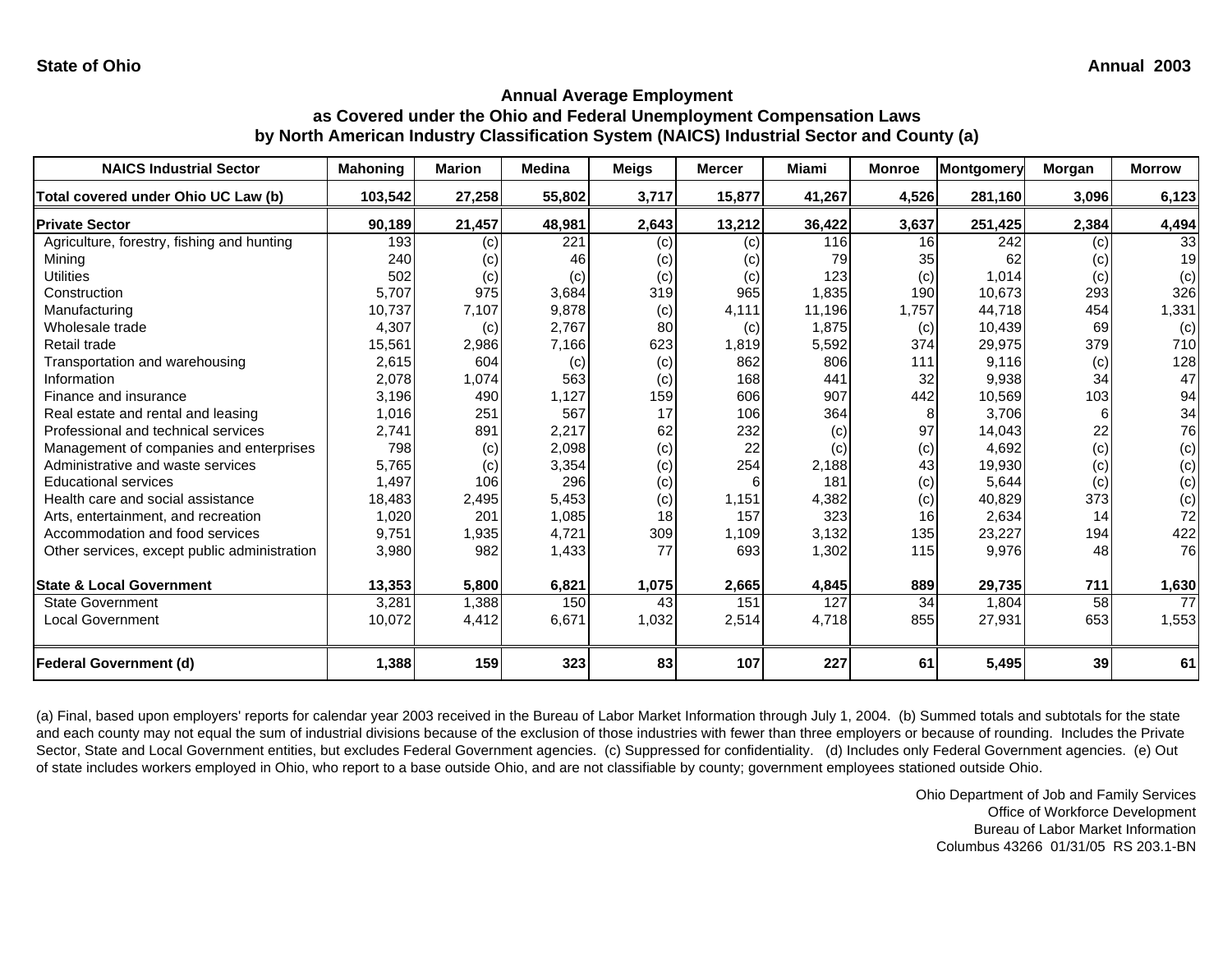| <b>NAICS Industrial Sector</b>               | <b>Muskingum</b> | <b>Noble</b> | <b>Ottawa</b> | <b>Paulding</b> | Perry | Pickaway | <b>Pike</b> | Portage | <b>Preble</b> | Putnam |
|----------------------------------------------|------------------|--------------|---------------|-----------------|-------|----------|-------------|---------|---------------|--------|
| Total covered under Ohio UC Law (b)          | 37,980           | 3,243        | 14,352        | 4,937           | 6,626 | 14,787   | 10,649      | 52,051  | 10,784        | 11,322 |
| <b>Private Sector</b>                        | 32,783           | 2,139        | 12,217        | 3,695           | 4,826 | 10,547   | 8,831       | 40,109  | 8,759         | 9,579  |
| Agriculture, forestry, fishing and hunting   | 39               | 30           | 138           | (c)             | 21    | (c)      | (c)         | 160     | (c)           | (c)    |
| Mining                                       | 335              | 101          | 122           | (c)             | 229   | (c)      | (c)         | 205     | (c)           | (c)    |
| Utilities                                    | 228              | 19           | (c)           | (c)             | 30    | (c)      | (c)         | (c)     | (c)           | (c)    |
| Construction                                 | 1,343            | 84           | 552           | 192             | 636   | 678      | 363         | 2,358   | 435           | 948    |
| Manufacturing                                | 7,845            | 589          | 2,417         | 1,219           | 1,347 | 3,598    | 4,500       | 12,072  | 3,412         | 3,307  |
| Wholesale trade                              | 1,229            | 82           | (c)           | 230             | 99    | 320      | 123         | 2,271   | 362           | 282    |
| Retail trade                                 | 6,705            | 348          | 1,765         | 590             | 671   | 1,581    | 999         | 5,727   | 1,221         | 1,191  |
| Transportation and warehousing               | 633              | 54           | 427           | (c)             | 54    | (c)      | (c)         | (c)     | (c)           | (c)    |
| Information                                  | 304              | 18           | 105           | 26              | 57    | 73       | 80          | 594     | 35            | 68     |
| Finance and insurance                        | 786              | (c)          | 404           | 99              | 259   | 323      | 182         | 720     | 211           | 364    |
| Real estate and rental and leasing           | 270              | (c)          | 162           | 30              | 33    | 121      | 85          | 497     | 70            | 39     |
| Professional and technical services          | 523              | 25           | (c)           | 103             | 103   | (c)      | 128         | 1,152   | (c)           | 129    |
| Management of companies and enterprises      | 290              | (c)          | (c)           | (c)             | (c)   | (c)      | (c)         | 619     | (c)           | (c)    |
| Administrative and waste services            | 899              | 17           | (c)           | 41              | 43    | 276      | 98          | 1,239   | 417           | 453    |
| <b>Educational services</b>                  | (c)              | (c)          | 52            | (c)             | (c)   | 6        | 27          | 755     | (c)           | (c)    |
| Health care and social assistance            | (c)              | 457          | 1,320         | (c)             | (c)   | 1,300    | 1,065       | 3,082   | (c)           | (c)    |
| Arts, entertainment, and recreation          | 368              | (c)          | 627           | (c)             | 31    | 158      | 80          | 1,537   | 52            | 93     |
| Accommodation and food services              | 3,397            | (c)          | 1,956         | (c)             | 361   | 1,117    | 647         | 4,540   | 811           | 753    |
| Other services, except public administration | 1,153            | 59           | 571           | 128             | 153   | 375      | 149         | 1,587   | 345           | 348    |
| <b>State &amp; Local Government</b>          | 5,198            | 1,104        | 2,135         | 1,242           | 1,799 | 4,240    | 1,819       | 11,943  | 2,026         | 1,743  |
| <b>State Government</b>                      | 446              | (c)          | 198           | 30              | 44    | 1,419    | 88          | 4,095   | 178           | 50     |
| <b>Local Government</b>                      | 4,752            | (c)          | 1,937         | 1,212           | 1,755 | 2,821    | 1,731       | 7,848   | 1,848         | 1,693  |
| <b>Federal Government (d)</b>                | 299              | 27           | 164           | 55              | 77    | 95       | 74          | 307     | 94            | 88     |

(a) Final, based upon employers' reports for calendar year 2003 received in the Bureau of Labor Market Information through July 1, 2004. (b) Summed totals and subtotals for the state and each county may not equal the sum of industrial divisions because of the exclusion of those industries with fewer than three employers or because of rounding. Includes the Private Sector, State and Local Government entities, but excludes Federal Government agencies. (c) Suppressed for confidentiality. (d) Includes only Federal Government agencies. (e) Out of state includes workers employed in Ohio, who report to a base outside Ohio, and are not classifiable by county; government employees stationed outside Ohio.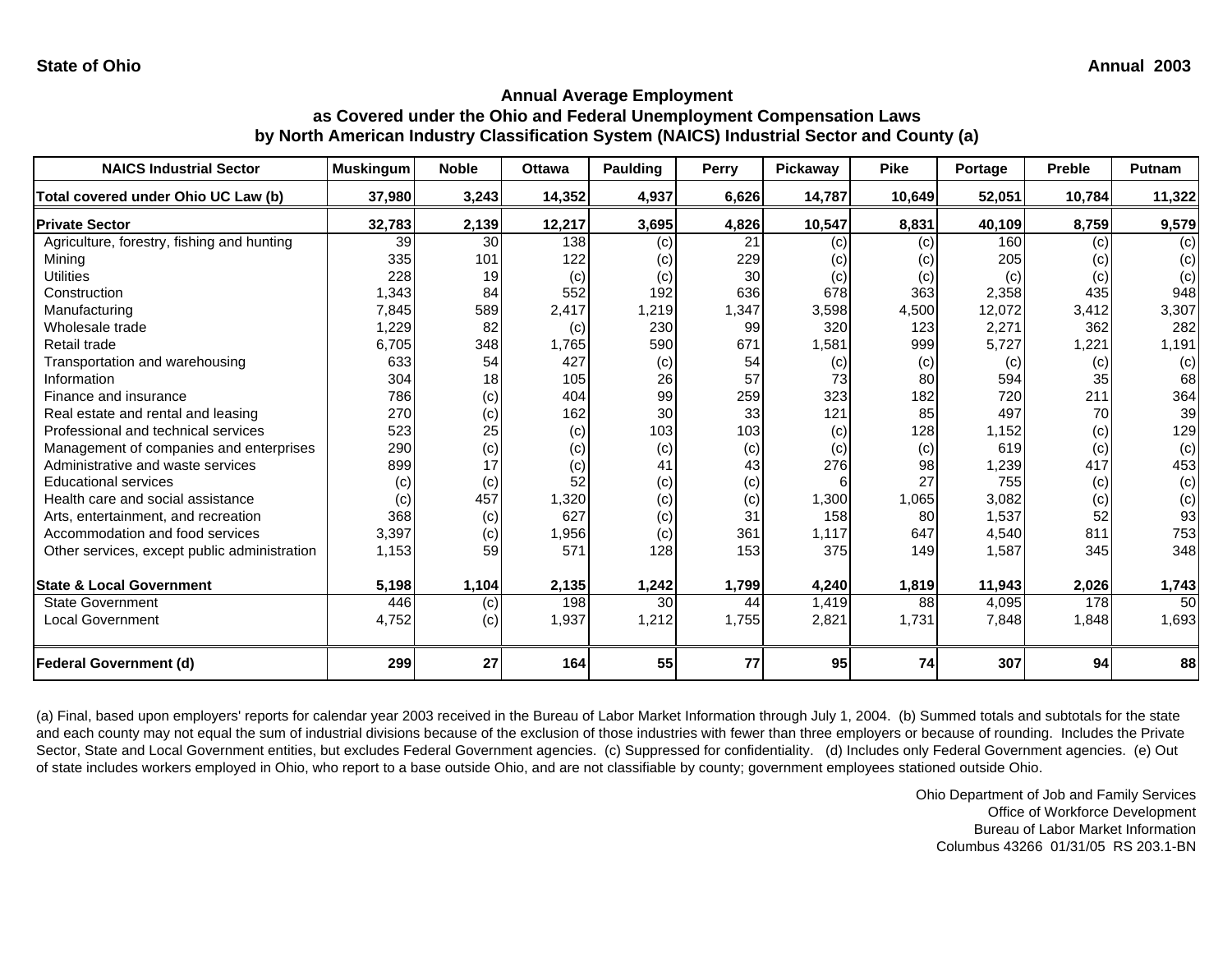| <b>NAICS Industrial Sector</b>               | <b>Richland</b> | <b>Ross</b> | <b>Sandusky</b> | <b>Scioto</b> | <b>Seneca</b> | <b>Shelby</b>     | <b>Stark</b> | <b>Summit</b> | <b>Trumbull</b> | <b>Tuscarawas</b> |
|----------------------------------------------|-----------------|-------------|-----------------|---------------|---------------|-------------------|--------------|---------------|-----------------|-------------------|
| Total covered under Ohio UC Law (b)          | 58,427          | 25,287      | 26,397          | 24,493        | 21,492        | 29,106            | 165,537      | 257,792       | 85,234          | 36,262            |
| <b>Private Sector</b>                        | 50,156          | 20,305      | 22,940          | 19,307        | 18,573        | 26,302            | 146,871      | 229,454       | 74,755          | 31,489            |
| Agriculture, forestry, fishing and hunting   | 128             | 57          | (c)             | 65            | 160           | (c)               | 236          | 214           | 58              | 185               |
| Mining                                       | 22              | 28          | (c)             | 13            | 156           | $\left( c\right)$ | 512          | 121           | 83              | 415               |
| Utilities                                    | (c)             | 188         | (c)             | 118           | 111           | (c)               | 633          | 2,317         | 206             | 68                |
| Construction                                 | 1,968           | 1,176       | 938             | 1,082         | 1,049         | 1,526             | 8,348        | 10,972        | 2,712           | 1,562             |
| Manufacturing                                | 14,706          | 3,702       | 9,457           | 2,141         | 5,210         | 13,042            | 32,179       | 37,615        | 22,713          | 8,235             |
| Wholesale trade                              | 1,297           | 554         | 615             | 326           | 627           | 1,806             | 7,687        | 12,952        | 2,622           | 1,354             |
| Retail trade                                 | 7,551           | 3,799       | 3,076           | 3,127         | 2,157         | 2,321             | 22,124       | 32,657        | 11,619          | 4,717             |
| Transportation and warehousing               | (c)             | 424         | (c)             | 493           | 364           | (c)               | 2,409        | 6,962         | 2,503           | 888               |
| Information                                  | 1,287           | 670         | 267             | 251           | 257           | 240               | 2,163        | 4,930         | 1,303           | 424               |
| Finance and insurance                        | ,275            | 501         | 555             | 549           | 786           | 342               | 5,846        | 9,563         | 2,052           | 796               |
| Real estate and rental and leasing           | 456             | 228         | 154             | 195           | 139           | 151               | 1,518        | 3,117         | 1,185           | 273               |
| Professional and technical services          | 1,005           | 310         | 308             | 426           | 397           | (c)               | 4,999        | 10,731        | 2,156           | 671               |
| Management of companies and enterprises      | 124             | 82          | 97              | 51            | 76            | (c)               | 837          | 9,936         | 649             | 134               |
| Administrative and waste services            | 3,457           | 1,184       | 840             | 1,304         | 1,076         | 1,270             | 8,735        | 16,488        | 3,698           | 1,750             |
| <b>Educational services</b>                  | 435             | 120         | (c)             | 196           | 776           | (c)               | 2,783        | 3,188         | 767             | 173               |
| Health care and social assistance            | 7,265           | 3,778       | (c)             | 6,022         | 2,573         | (c)               | 23,430       | 34,444        | 10,471          | 4,383             |
| Arts, entertainment, and recreation          | 963             | 216         | 315             | 103           | 175           | 88                | 1,902        | 3,752         | 895             | 356               |
| Accommodation and food services              | 4,814           | 2,607       | 1,701           | 2,348         | 1,677         | 1,559             | 13,821       | 20,866        | 6,686           | 3,772             |
| Other services, except public administration | 2,052           | 684         | 1,092           | 499           | 809           | 689               | 6,710        | 8,630         | 2,377           | 1,335             |
| <b>State &amp; Local Government</b>          | 8,271           | 4,982       | 3,457           | 5,186         | 2,919         | 2,804             | 18,666       | 28,338        | 10,481          | 4,773             |
| <b>State Government</b>                      | 1,646           | 1,694       | 190             | 1,756         | (c)           | 304               | 1,280        | 4,227         | 870             | 472               |
| <b>Local Government</b>                      | 6,625           | 3,288       | 3,267           | 3,430         | (c)           | 2,500             | 17,386       | 24,111        | 9,611           | 4,301             |
| <b>Federal Government (d)</b>                | 660             | 1,386       | 123             | 181           | 142           | 100               | 1,172        | 2,818         | 496             | 226               |

(a) Final, based upon employers' reports for calendar year 2003 received in the Bureau of Labor Market Information through July 1, 2004. (b) Summed totals and subtotals for the state and each county may not equal the sum of industrial divisions because of the exclusion of those industries with fewer than three employers or because of rounding. Includes the Private Sector, State and Local Government entities, but excludes Federal Government agencies. (c) Suppressed for confidentiality. (d) Includes only Federal Government agencies. (e) Out of state includes workers employed in Ohio, who report to a base outside Ohio, and are not classifiable by county; government employees stationed outside Ohio.